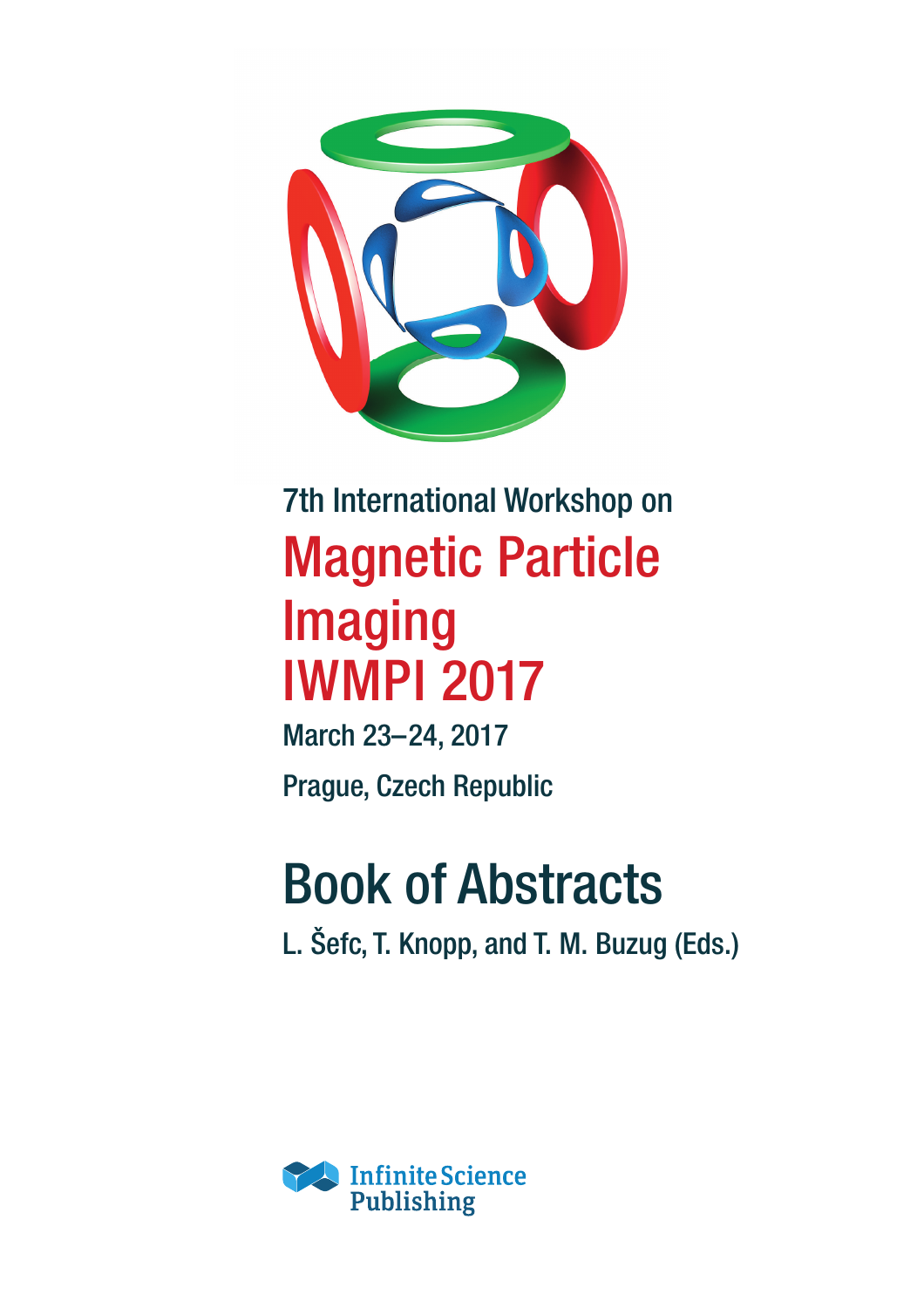### Contents

#### **Keynote 1**

Sentinel Lymph Node Biopsy with a Hand-Held Device using Differential Magnetometry

|--|--|

#### **Instrumentation I**

Design analysis of an MPI human functional brain scanner

| E. Mason, C. Z. Cooley, S. F. Cauley, M. A. Griswold, S. M. Conolly, L. L. Wald 7 |  |
|-----------------------------------------------------------------------------------|--|
| Single-Sided Hybrid Selection Coils for Field-Free Line Magnetic Particle Imaging |  |
|                                                                                   |  |
| Towards a 2D MPI mechanical scanner based on atomic magnetometry                  |  |
| S. Colombo, V. Lebedev, A. Tonyushkin, Z. D. Grujic, V. Dolgovskiy, A. Weis  11   |  |
| Novel Field Geometry featuring a Field Free Line for Magnetic Particle Imaging    |  |
|                                                                                   |  |
|                                                                                   |  |

#### **Tracer Materials**

| A versatile MPI System Function Viewer                                                                                                           |
|--------------------------------------------------------------------------------------------------------------------------------------------------|
|                                                                                                                                                  |
| Effect of particle size and structure on harmonic intensity in blood-pooling multi-<br>core magnetic nanoparticles for magnetic particle imaging |
| S. Ota, R. Takeda, T. Yamada, I. Kato, S. Nohara, Y. Takemura  19                                                                                |
| Continuous synthesis of single core iron oxide nanoparticles for MPI tracer<br>development                                                       |
| A. Baki, N. Löwa, R. Thiermann, C. Bantz, M. Maskos, F. Wiekhorst, R. Bleul 21                                                                   |
| Magnetic Particle Spectrometry of Microfabricated Magnetic Particles                                                                             |
| P. A. Löthman, T. Janson, Y. Klein, A.-R. Blaudszun, M. Ledwig, L. Abelmann  23                                                                  |
|                                                                                                                                                  |

Sensitivity Limits for in vivo ELISA Measurements of Molecular Biomarker Concentrations

J. B. Weaver, Y. Shi, D. B. Ness, H. Khurshid, A. C. S. Samia ................................. 25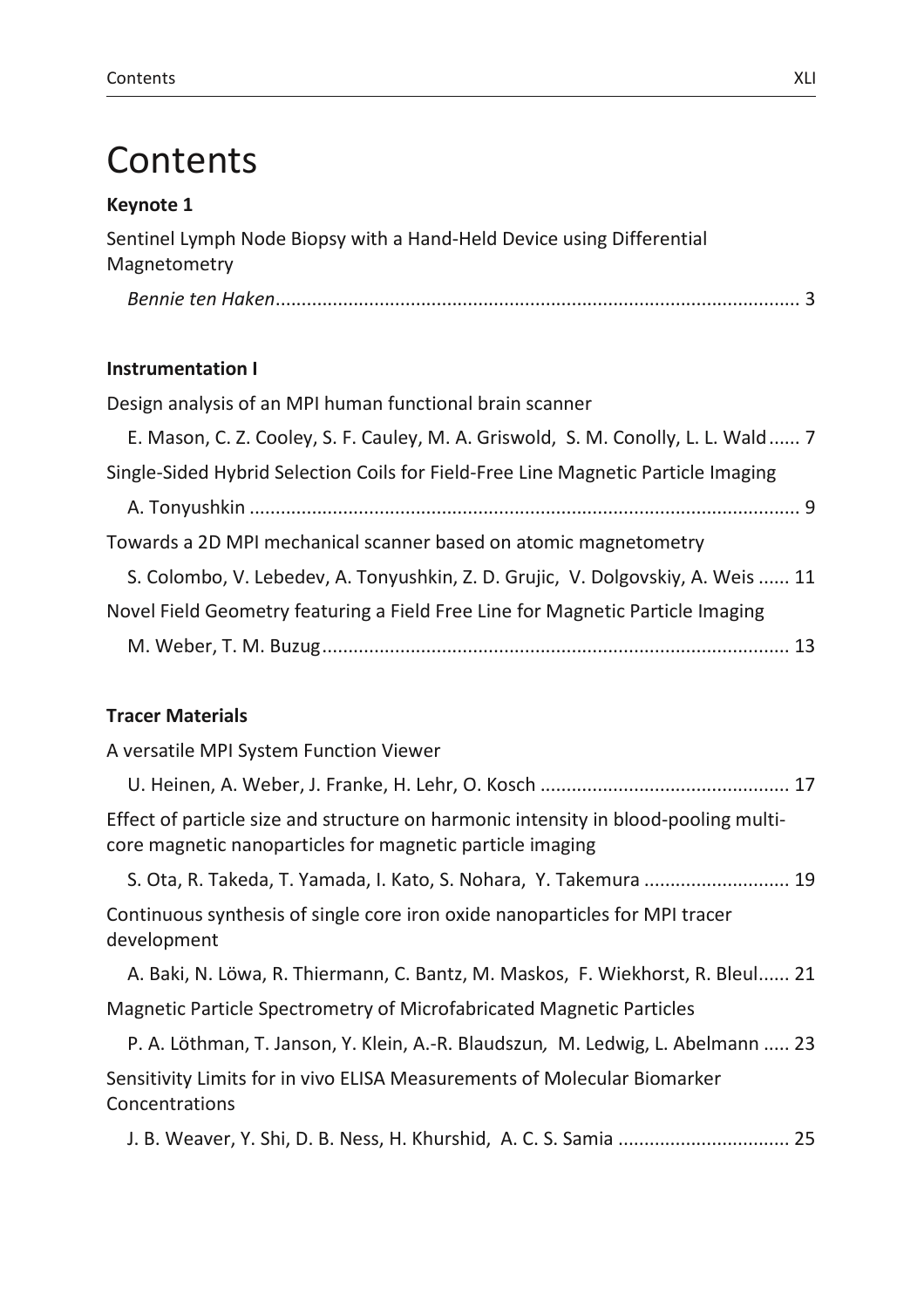#### **Poster – Applications**

Experimental and Simulation Studies on the Usefulness of Magnetic Particle Imaging for Monitoring the Effect of Magnetic Targeting

| Magnetic Nanoparticle-Gel Materials for Development of MPI and MRI Phantoms                                                                                     |
|-----------------------------------------------------------------------------------------------------------------------------------------------------------------|
| A. Mattern, R. Sandig, A. Joos, N. Löwa, O. Kosch, A. Weidner, F. Wiekhorst, S.                                                                                 |
| Magnetic Particle Imaging for clinical cardiovascular imaging                                                                                                   |
| F. Wegner, S. Vaalma, N. Panagiotopoulos, F. M. Vogt, J. Barkhausen, J. Haegele                                                                                 |
| Seamless Integration of MPI into a Small Animal Imaging Unit at the Center for<br><b>Advanced Preclinical Imaging Prague</b>                                    |
|                                                                                                                                                                 |
| <b>Poster - Instrumentation</b>                                                                                                                                 |
| Simulation Study of Novel Selection-Focus Field Coils for Field-Free Line Magnetic<br>Particle Imaging                                                          |
|                                                                                                                                                                 |
| Experimental Validation of the Selection Field of a Rabbit Sized FFL Scanner                                                                                    |
| A. Bakenecker, T. Friedrich, A. von Gladiß, M. Graeser, J. Stelzner, T. M. Buzug. 41                                                                            |
| Spectral Measurements Inside a Rabbit Sized FFL-MPI Device Using a Gradiometric<br><b>Receive Coil</b>                                                          |
|                                                                                                                                                                 |
| Differential magnetometry to detect sentinel lymph nodes in laparoscopic<br>procedures                                                                          |
| M. van de Loosdrecht, S. Waanders, R. Wildeboer, E. Krooshoop, B. ten Haken. 45                                                                                 |
| Real-time Reconstruction for (TW)MPI Systems                                                                                                                    |
| P. Vogel, S. Herz, T. Kampf, M. A. Rückert, T. A. Bley, V. C. Behr  47                                                                                          |
| Initial results on 2D mobility MPI                                                                                                                              |
| C. Kuhlmann, T. Viereck, S. Draack, M. Schilling, F. Ludwig  49                                                                                                 |
| A report on instrumentation development for magnetic nanoparticles tomography<br>at Nuclear and Medical Electronics Division of Warsaw University of Technology |
| P. Wróblewski, D. Wanta, J. Kryszyn, M. Stosio, W. T. Smolik  51                                                                                                |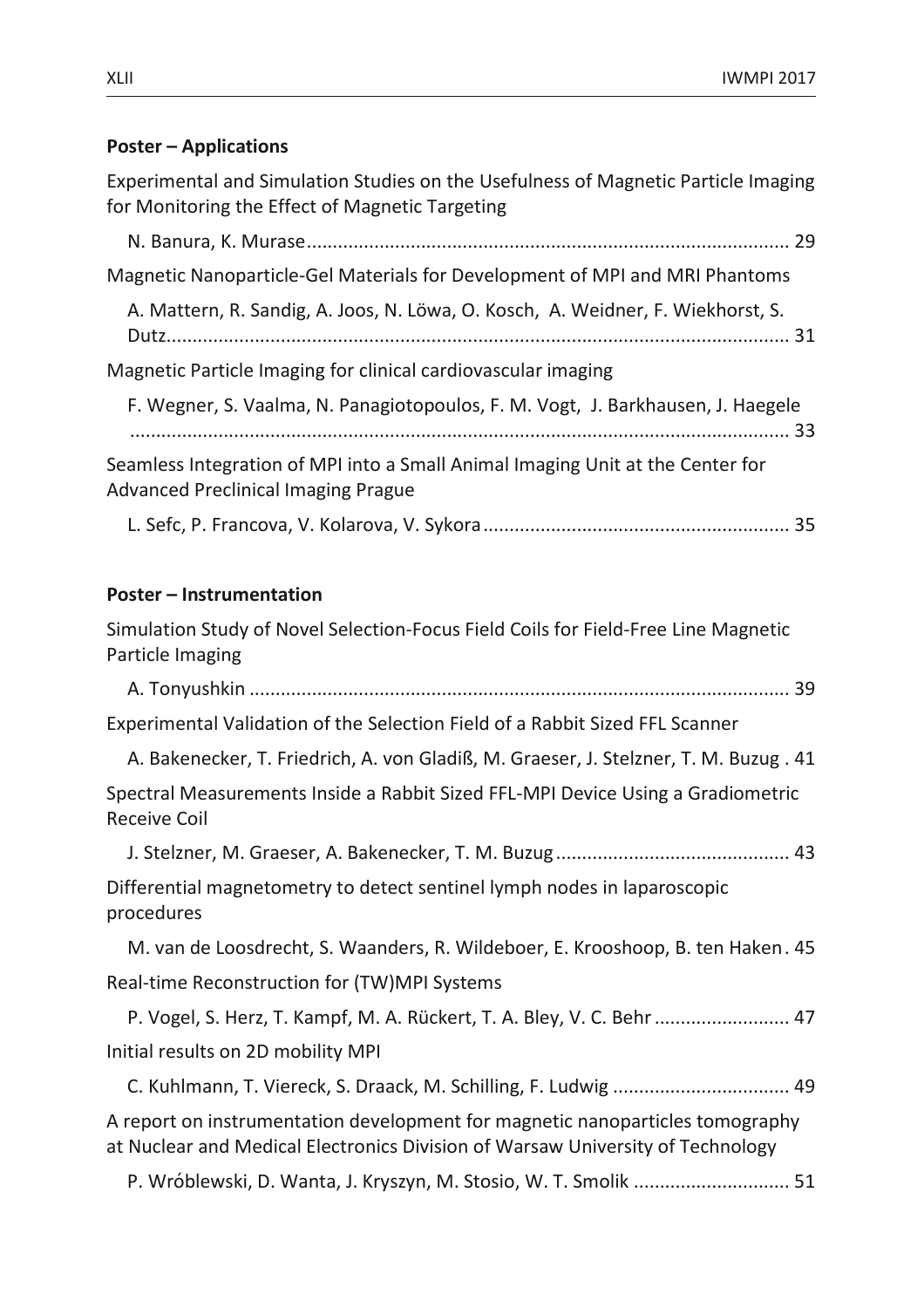#### **Poster – Methodology**

Effect of Core Size Distribution of Immobilized Magnetic Nanoparticles on Harmonic Magnetization

T. Yoshida, T. Sasayama, K. Enpuku....................................................................... 55

Remote detection of magnetic signals with compact atomic magnetometer modules towards a MRI-MPI hybrid system

K. Kato, T. Oida, Y. Ito, T. Kobayashi...................................................................... 57

Improvement of Detection Sensitivity for MPI System Based on Vibrating Particles

S. Urushibata, T. Takagi, T. Hatsuda, A. Matsuhisa, M. Arayama, Y. Ishihara ...... 59

Evaluation of Magnetic Field Strength for FFP line-scanning driven with low electric currents

A. Kuzuhara, T. Hatsuda, T. Takagi, S. Takahashi, M. Arayama, Y. Ishihara ......... 61

A Trajectory Study for Obtaining MPI System Matrices in a Compressed-Sensing Framework

M. Maaß, M. Ahlborg, A. Bakenecker, F. Katzberg, H. Phan, T. M. Buzug, A. Mertins.................................................................................................................. 63

#### **Poster – Tracer Materials**

MPS and MRI efficacy of magnetosomes from wild-type and mutant bacterial strains

D. Heinke, A. Kraupner, D. Eberbeck, D. Schmidt, R. Uebe, D. Schüler, A. Briel .. 67 Synthesis and Characterisation of Superparamagnetic Polylactic acid based Polymers

| Resolution study on new MPI tracer material                               |  |
|---------------------------------------------------------------------------|--|
|                                                                           |  |
| Linearized spectra of Preclinical MPI scanner for tracer characterization |  |
| O. Kosch, J. Franke, G. Bringout, N. Löwa, L. Trahms, F. Wiekhorst 73     |  |
| Magnetic Particle Spectrometry of Fe3O4 nanoclustered particles           |  |
|                                                                           |  |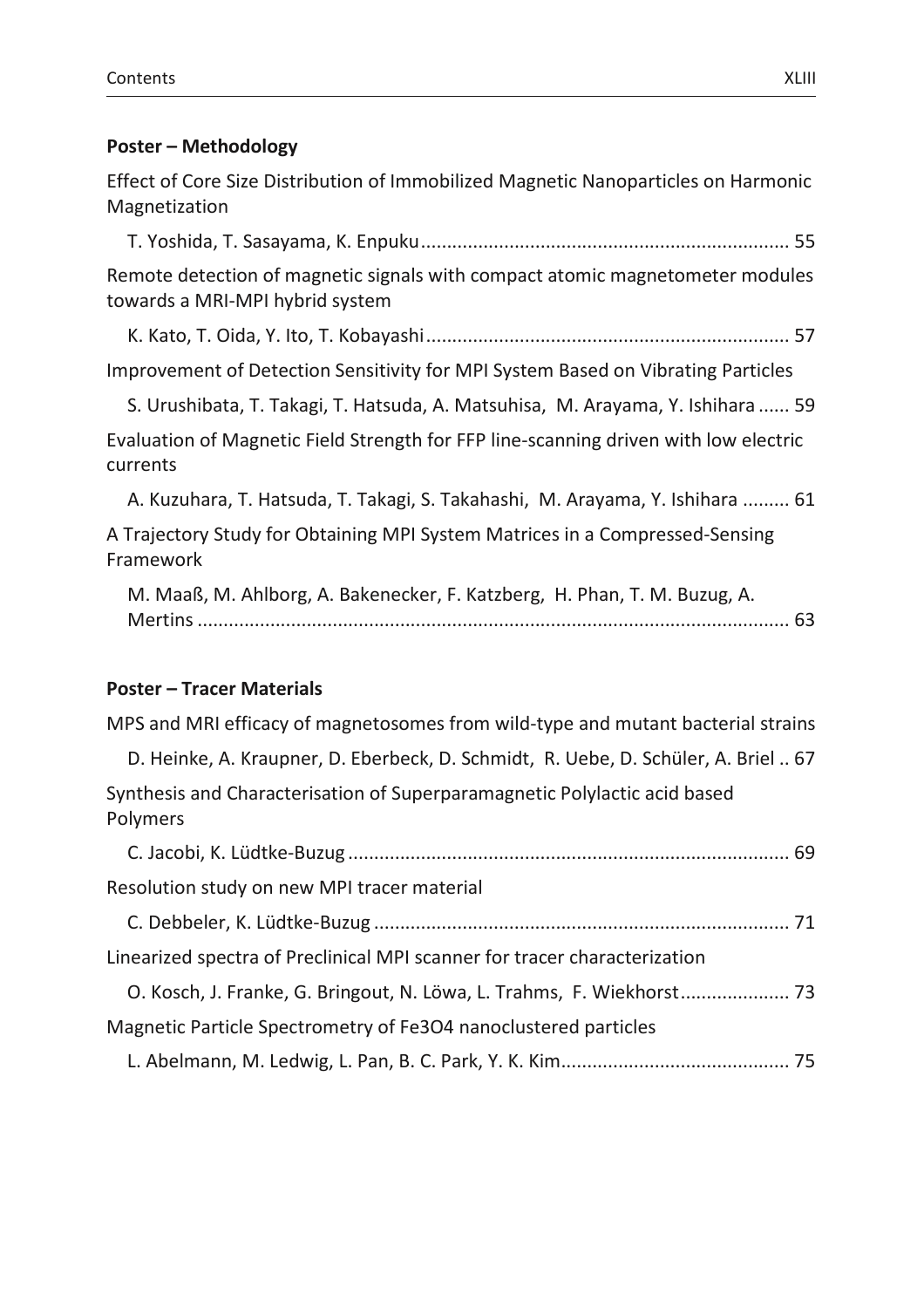#### **Methodology I**

SNR and Discretization Enhancement for System Matrix Determination by Decreasing the Gradient in Magnetic Particle Imaging

M. Graeser, A. von Gladiß, T. Friedrich, T. M. Buzug............................................. 79

Applying Compressed Sensing on Hybrid System Matrices in Magnetic Particle Imaging

A. von Gladiß, M. Graeser, T. M. Buzug................................................................. 81

Model uncertainty in magnetic particle imaging: Motivating nonlinear problems by model-based sparse reconstruction

T. Kluth, P. Maass .................................................................................................. 83

Improved image reconstruction in magnetic particle imaging using structural a priori information

C. Bathke, T. Kluth, C. Brandt, P. Maass................................................................ 85

Comparison of System-Matrix-Based and Projection-Based Reconstructions for Field Free Line Magnetic Particle Imaging

S. Ilbey, C. B. Top, A. Güngör, T. Cukur, E. U. Saritas, H. E. Güven ....................... 87

#### **Methodology II**

Influence of Orthogonal Receive Channels on the Spatial Resolution in Magnetic Particle Imaging

P. Szwargulski, T. Knopp ........................................................................................ 91 Improving the Spatial Resolution of Bidirectional Cartesian MPI Data using Fourier **Techniques** 

F. Werner, N. Gdaniec, T. Knopp ........................................................................... 93

Selective Signal Suppression in MPI: Focusing on Areas of high Signal Intensity Range

S. Herz, P. Vogel, T. Kampf, M. A. Rückert, V. C. Behr, T. A. Bley ......................... 95 Artifact Analysis for Axially Elongated Lissajous Trajectories in Magnetic Particle

Imaging

C. Kaethner, A. Haensch, A. Cordes, T. M. Buzug.................................................. 97

Submillimeter Accurate Marker Localization within Low Gradient Magnetic Particle Imaging Tomograms

F. Griese, T. Knopp, R. Werner, A. Schlaefer, M. Möddel ..................................... 99